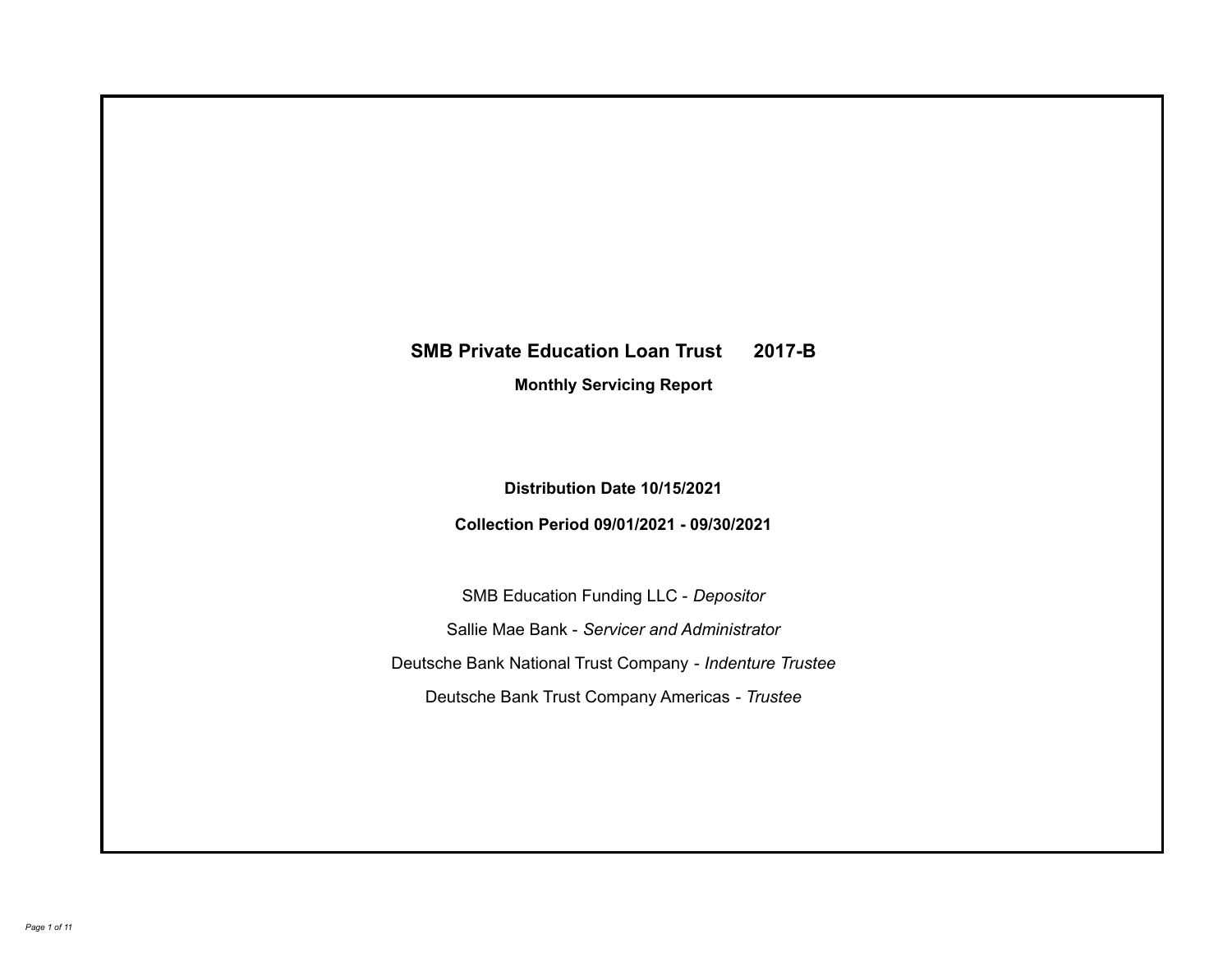A

| A            | <b>Student Loan Portfolio Characteristics</b>   |                   | <b>Settlement Date</b><br>11/08/2017 | 08/31/2021       | 09/30/2021       |
|--------------|-------------------------------------------------|-------------------|--------------------------------------|------------------|------------------|
|              | <b>Principal Balance</b>                        |                   | \$701,477,893.40                     | \$372,516,644.58 | \$364,618,879.16 |
|              | Interest to be Capitalized Balance              |                   | 46,726,543.99                        | 17, 192, 111.54  | 17,206,324.64    |
|              | Pool Balance                                    |                   | \$748,204,437.39                     | \$389,708,756.12 | \$381,825,203.80 |
|              |                                                 |                   |                                      |                  |                  |
|              | Weighted Average Coupon (WAC)                   |                   | 8.86%                                | 7.86%            | 7.86%            |
|              | Weighted Average Remaining Term                 |                   | 135.09                               | 127.42           | 127.41           |
|              | Number of Loans                                 |                   | 66,252<br>63,554                     | 35,542<br>34,269 | 35,024<br>33,766 |
|              | Number of Borrowers<br>Pool Factor              |                   |                                      | 0.520858654      | 0.510322025      |
|              |                                                 |                   |                                      | 11.53%           | 11.56%           |
|              | Since Issued Total Constant Prepayment Rate (1) |                   |                                      |                  |                  |
|              |                                                 |                   |                                      |                  |                  |
| B            | <b>Debt Securities</b>                          | Cusip/Isin        | 09/15/2021                           |                  | 10/15/2021       |
|              | A <sub>2</sub> A                                | 83189DAB6         | \$149,273,406.62                     |                  | \$145,576,020.58 |
|              | A2B                                             | 83189DAC4         | \$73,522,722.66                      |                  | \$71,701,622.08  |
|              | B                                               | 83189DAD2         | \$50,000,000.00                      |                  | \$50,000,000.00  |
|              |                                                 |                   |                                      |                  |                  |
| $\mathsf{C}$ | <b>Certificates</b>                             | <b>Cusip/Isin</b> | 09/15/2021                           |                  | 10/15/2021       |
|              | Residual                                        | 83189D100         | \$100,000.00                         |                  | \$100,000.00     |
|              |                                                 |                   |                                      |                  |                  |
| D            | <b>Account Balances</b>                         |                   | 09/15/2021                           |                  | 10/15/2021       |
|              | Reserve Account Balance                         |                   | \$1,891,480.00                       |                  | \$1,891,480.00   |
|              |                                                 |                   |                                      |                  |                  |
| E            | <b>Asset / Liability</b>                        |                   | 09/15/2021                           |                  | 10/15/2021       |
|              | Overcollateralization Percentage                |                   | 30.00%                               |                  | 30.00%           |

Actual Overcollateralization Amount \$116,912,626.84 Specified Overcollateralization Amount

(1) For additional information, see 'Since Issued CPR Methodology' found in section VIII of this report .

\$114,547,561.14 \$114,547,561.14

\$116,912,626.84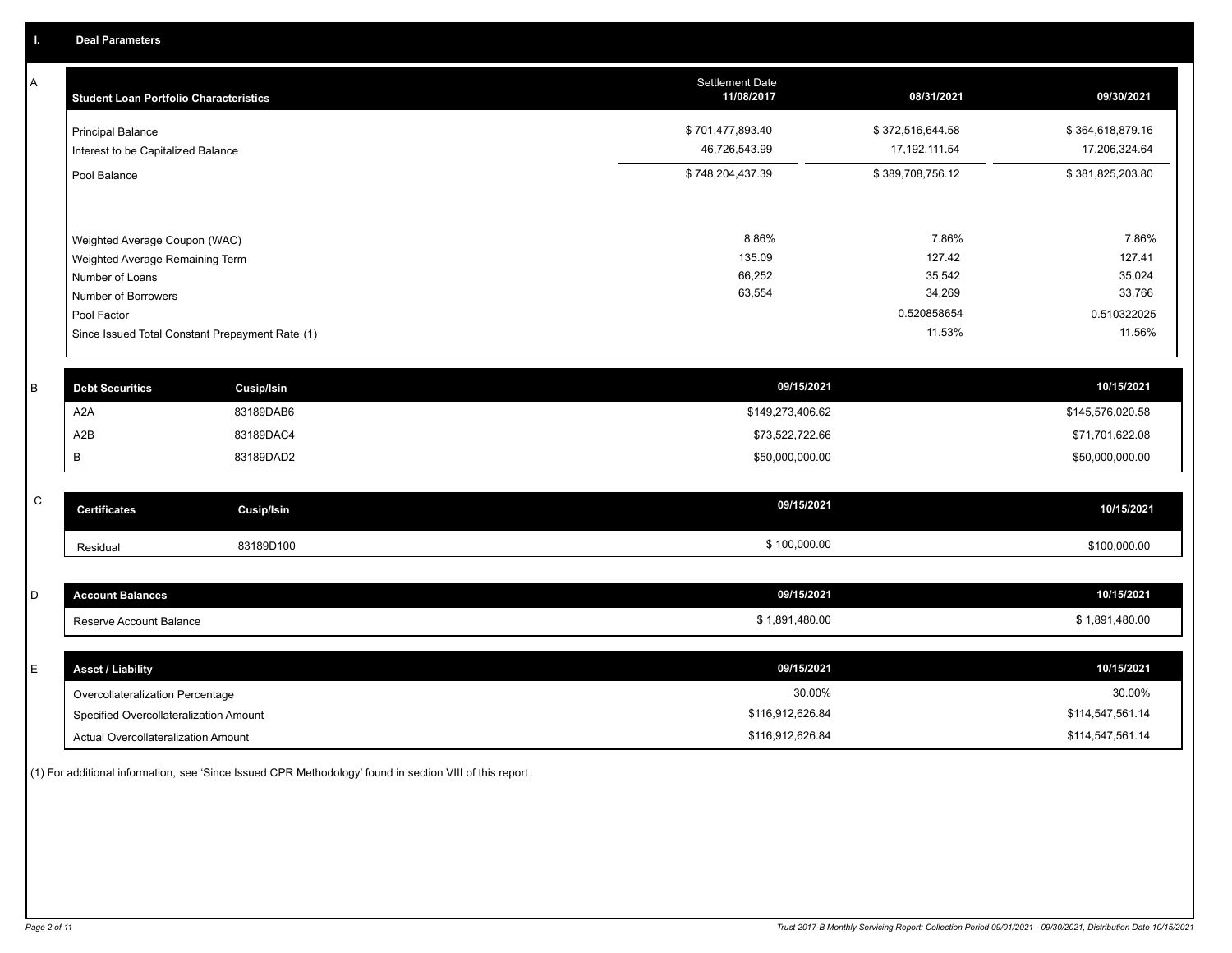# **II. 2017-B Trust Activity 09/01/2021 through 09/30/2021**

| $\mathsf{A}$ | <b>Student Loan Principal Receipts</b> |                |
|--------------|----------------------------------------|----------------|
|              | <b>Borrower Principal</b>              | 7,590,019.19   |
|              | Seller Principal Reimbursement         | 0.00           |
|              | Servicer Principal Reimbursement       | 0.00           |
|              | <b>Other Principal Deposits</b>        | 104,844.80     |
|              | <b>Total Principal Receipts</b>        | \$7,694,863.99 |

## B **Student Loan Interest Receipts**

| <b>Total Interest Receipts</b>  | \$2,014,591.93 |
|---------------------------------|----------------|
| Other Interest Deposits         | 508.13         |
| Servicer Interest Reimbursement | 0.00           |
| Seller Interest Reimbursement   | 0.00           |
| Borrower Interest               | 2,014,083.80   |

| C       | <b>Recoveries on Realized Losses</b>                             | \$53,019.83    |
|---------|------------------------------------------------------------------|----------------|
| D       | <b>Investment Income</b>                                         | \$228.83       |
| Е       | <b>Funds Borrowed from Next Collection Period</b>                | \$0.00         |
| F.      | <b>Funds Repaid from Prior Collection Period</b>                 | \$0.00         |
| G       | Loan Sale or Purchase Proceeds                                   | \$0.00         |
| Н       | Initial Deposits to Distribution Account                         | \$0.00         |
|         | <b>Excess Transferred from Other Accounts</b>                    | \$0.00         |
| J       | <b>Borrower Benefit Reimbursements</b>                           | \$0.00         |
| K       | <b>Other Deposits</b>                                            | \$0.00         |
| ┗       | <b>Other Fees Collected</b>                                      | \$0.00         |
| M       | <b>AVAILABLE FUNDS</b>                                           | \$9,762,704.58 |
| N       | Non-Cash Principal Activity During Collection Period             | \$(202,901.43) |
| $\circ$ | Aggregate Purchased Amounts by the Depositor, Servicer or Seller | \$105,352.93   |
| P       | Aggregate Loan Substitutions                                     | \$0.00         |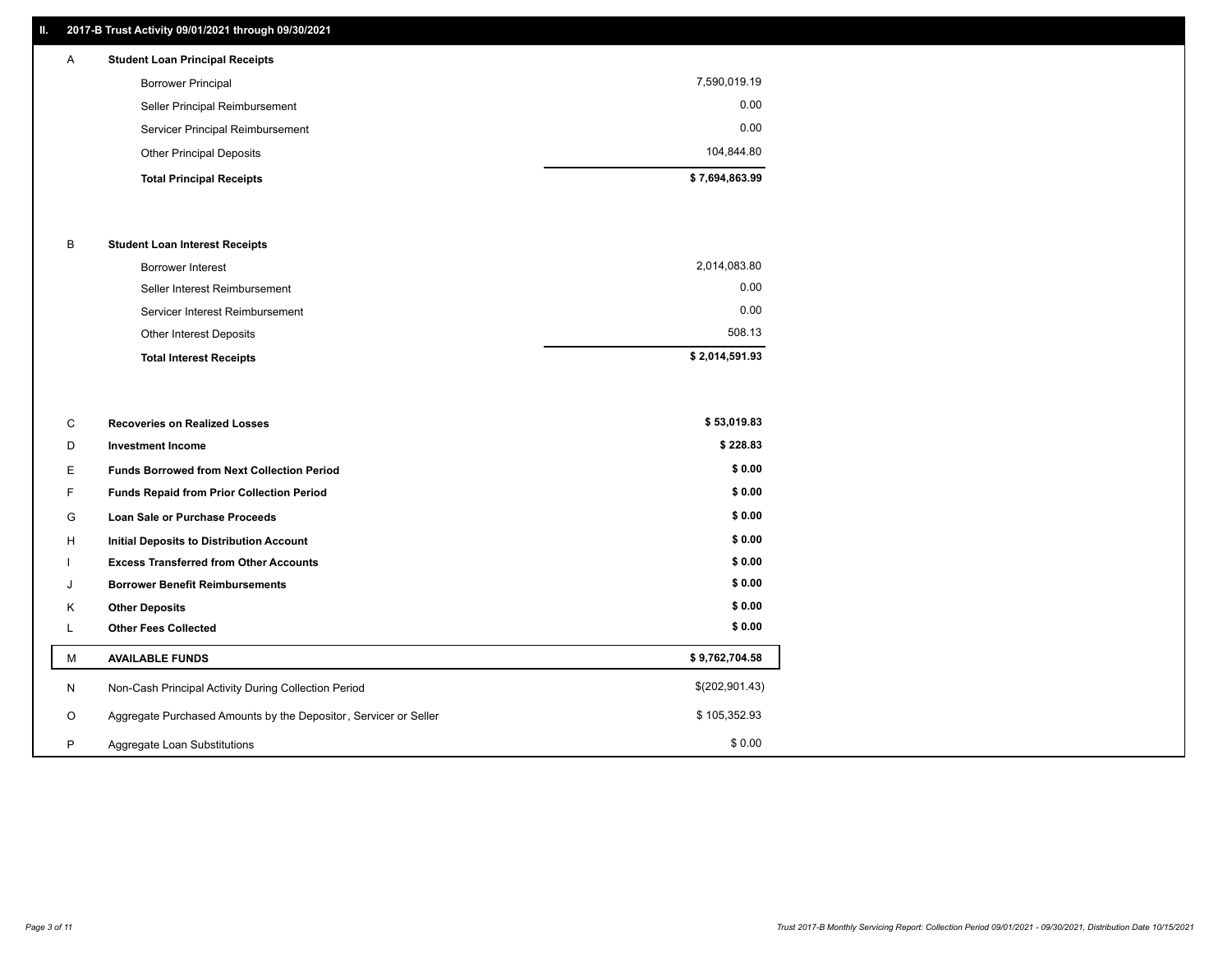|                   |                       | <b>Loans by Repayment Status</b> |            |                                                                  |                |                            |                          |         |                                                           |                |                            |
|-------------------|-----------------------|----------------------------------|------------|------------------------------------------------------------------|----------------|----------------------------|--------------------------|---------|-----------------------------------------------------------|----------------|----------------------------|
|                   |                       |                                  | 09/30/2021 |                                                                  |                | 08/31/2021                 |                          |         |                                                           |                |                            |
|                   |                       | <b>Wtd Avg</b><br>Coupon         | # Loans    | <b>Principal and</b><br><b>Interest Accrued</b><br>to Capitalize | % of Principal | % of Loans in<br>Repay (1) | <b>Wtd Avg</b><br>Coupon | # Loans | Principal and<br><b>Interest Accrued</b><br>to Capitalize | % of Principal | % of Loans in<br>Repay (1) |
| INTERIM:          | IN SCHOOL             | 8.86%                            | 1,080      | \$16,490,909.74                                                  | 4.319%         | $-$ %                      | 8.83%                    | 1,146   | \$17,212,454.27                                           | 4.417%         | $-$ %                      |
|                   | GRACE                 | 8.92%                            | 704        | \$10,598,938.26                                                  | 2.776%         | $-$ %                      | 8.96%                    | 659     | \$10,060,113.71                                           | 2.581%         | $-$ %                      |
|                   | <b>DEFERMENT</b>      | 8.62%                            | 2,674      | \$34,447,955.82                                                  | 9.022%         | $-$ %                      | 8.61%                    | 2,545   | \$33,047,385.44                                           | 8.480%         | $-$ %                      |
| <b>REPAYMENT:</b> | <b>CURRENT</b>        | 7.67%                            | 29,046     | \$299,173,417.53                                                 | 78.354%        | 93.408%                    | 7.67%                    | 29,667  | \$308,038,603.60                                          | 79.043%        | 93.518%                    |
|                   | 30-59 DAYS DELINQUENT | 8.22%                            | 437        | \$6,317,973.29                                                   | 1.655%         | 1.973%                     | 8.21%                    | 414     | \$5,630,548.05                                            | 1.445%         | 1.709%                     |
|                   | 60-89 DAYS DELINQUENT | 7.87%                            | 189        | \$2,668,002.12                                                   | 0.699%         | 0.833%                     | 8.17%                    | 201     | \$2,922,973.07                                            | 0.750%         | 0.887%                     |
|                   | 90+ DAYS DELINQUENT   | 8.02%                            | 139        | \$2,142,071.94                                                   | 0.561%         | 0.669%                     | 8.24%                    | 119     | \$1,896,745.56                                            | 0.487%         | 0.576%                     |
|                   | <b>FORBEARANCE</b>    | 8.10%                            | 755        | \$9,985,935.10                                                   | 2.615%         | 3.118%                     | 7.95%                    | 791     | \$10,899,932.42                                           | 2.797%         | 3.309%                     |
| <b>TOTAL</b>      |                       |                                  | 35,024     | \$381,825,203.80                                                 | 100.00%        | 100.00%                    |                          | 35,542  | \$389,708,756.12                                          | 100.00%        | 100.00%                    |

Percentages may not total 100% due to rounding \*

1 Loans classified in "Repayment" include any loan for which interim interest only, \$25 fixed payments or full principal and interest payments are due.

|                              |                                                                                                                                                                              | <b>Loans by Borrower Status</b> |         |                                                           |                |                                |                          |         |                                                                  |                |                                |
|------------------------------|------------------------------------------------------------------------------------------------------------------------------------------------------------------------------|---------------------------------|---------|-----------------------------------------------------------|----------------|--------------------------------|--------------------------|---------|------------------------------------------------------------------|----------------|--------------------------------|
|                              |                                                                                                                                                                              |                                 |         | 09/30/2021                                                |                |                                | 08/31/2021               |         |                                                                  |                |                                |
|                              |                                                                                                                                                                              | <b>Wtd Avg</b><br>Coupon        | # Loans | Principal and<br><b>Interest Accrued</b><br>to Capitalize | % of Principal | % of Loans in<br>P&I Repay (2) | <b>Wtd Avg</b><br>Coupon | # Loans | <b>Principal and</b><br><b>Interest Accrued</b><br>to Capitalize | % of Principal | % of Loans in<br>P&I Repay (2) |
| <b>INTERIM:</b>              | IN SCHOOL                                                                                                                                                                    | 8.45%                           | 2,006   | \$29,184,726.88                                           | 7.643%         | $-$ %                          | 8.43%                    | 2,157   | \$31,137,151.19                                                  | 7.990%         | $-$ %                          |
|                              | <b>GRACE</b>                                                                                                                                                                 | 8.47%                           | 1,303   | \$19,530,221.95                                           | 5.115%         | $-$ %                          | 8.48%                    | 1,207   | \$18,431,480.46                                                  | 4.730%         | $-$ %                          |
|                              | <b>DEFERMENT</b>                                                                                                                                                             | 8.28%                           | 4,732   | \$58,280,677.08                                           | 15.264%        | $-$ %                          | 8.28%                    | 4,501   | \$55,747,681.82                                                  | 14.305%        | $-$ %                          |
| P&I REPAYMENT:               | <b>CURRENT</b>                                                                                                                                                               | 7.63%                           | 25,486  | \$253,942,836.04                                          | 66.508%        | 92.400%                        | 7.64%                    | 26,177  | \$263,329,404.88                                                 | 67.571%        | 92.594%                        |
|                              | 30-59 DAYS DELINQUENT                                                                                                                                                        | 8.21%                           | 420     | \$6,150,726.14                                            | 1.611%         | 2.238%                         | 8.23%                    | 396     | \$5,404,571.27                                                   | 1.387%         | 1.900%                         |
|                              | 60-89 DAYS DELINQUENT                                                                                                                                                        | 7.87%                           | 186     | \$2,631,579.26                                            | 0.689%         | 0.958%                         | 8.15%                    | 195     | \$2,857,141.97                                                   | 0.733%         | 1.005%                         |
|                              | 90+ DAYS DELINQUENT                                                                                                                                                          | 8.01%                           | 136     | \$2,118,501.35                                            | 0.555%         | 0.771%                         | 8.26%                    | 117     | \$1,868,207.04                                                   | 0.479%         | 0.657%                         |
|                              | FORBEARANCE                                                                                                                                                                  | 8.10%                           | 755     | \$9,985,935.10                                            | 2.615%         | 3.634%                         | 7.93%                    | 792     | \$10,933,117.49                                                  | 2.805%         | 3.844%                         |
| <b>TOTAL</b><br>$\star$<br>2 | Percentages may not total 100% due to rounding<br>Loans classified in "P&I Repayment" includes only those loans for which scheduled principal and interest payments are due. |                                 | 35,024  | \$381,825,203.80                                          | 100.00%        | 100.00%                        |                          | 35,542  | \$389,708,756.12                                                 | 100.00%        | 100.00%                        |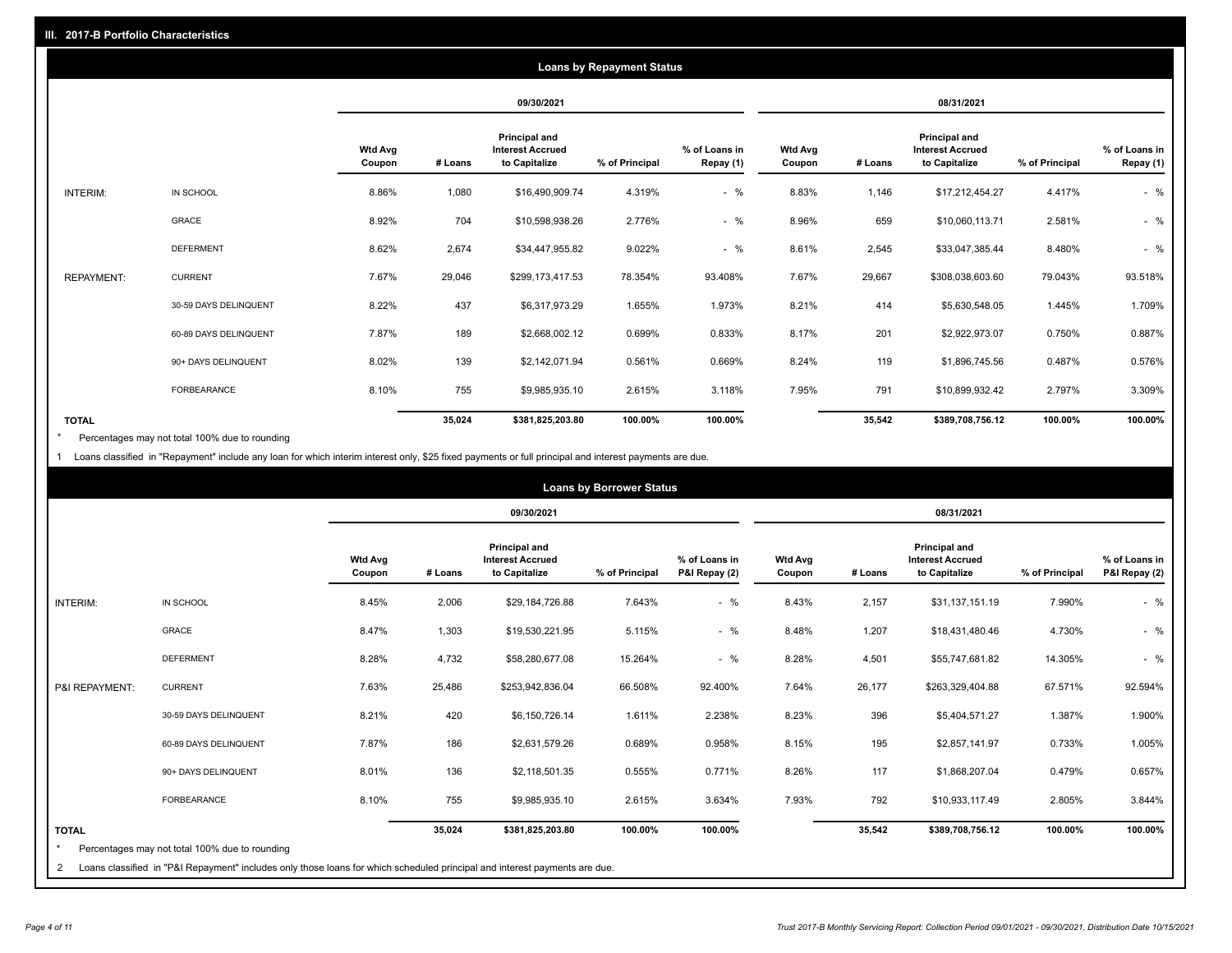|                                                                                                  | 9/30/2021        | 8/31/2021        |
|--------------------------------------------------------------------------------------------------|------------------|------------------|
| Pool Balance                                                                                     | \$381,825,203.80 | \$389,708,756.12 |
| Total # Loans                                                                                    | 35,024           | 35,542           |
| Total # Borrowers                                                                                | 33,766           | 34,269           |
| Weighted Average Coupon                                                                          | 7.86%            | 7.86%            |
| Weighted Average Remaining Term                                                                  | 127.41           | 127.42           |
| Percent of Pool - Cosigned                                                                       | 92.7%            | 92.7%            |
| Percent of Pool - Non Cosigned                                                                   | 7.3%             | 7.3%             |
| Borrower Interest Accrued for Period                                                             | \$2,365,319.88   | \$2,491,103.76   |
| Outstanding Borrower Interest Accrued                                                            | \$20,471,155.50  | \$20,560,001.19  |
| Gross Principal Realized Loss - Periodic *                                                       | \$595,590.63     | \$410,926.70     |
| Gross Principal Realized Loss - Cumulative *                                                     | \$21,653,384.66  | \$21,057,794.03  |
| Recoveries on Realized Losses - Periodic                                                         | \$53,019.83      | \$67,283.48      |
| Recoveries on Realized Losses - Cumulative                                                       | \$2,633,264.93   | \$2,580,245.10   |
| Net Losses - Periodic                                                                            | \$542,570.80     | \$343,643.22     |
| Net Losses - Cumulative                                                                          | \$19,020,119.73  | \$18,477,548.93  |
| Non-Cash Principal Activity - Capitalized Interest                                               | \$394,455.92     | \$599,774.80     |
| Since Issued Total Constant Prepayment Rate (CPR) (1)                                            | 11.56%           | 11.53%           |
| Loan Substitutions                                                                               | \$0.00           | \$0.00           |
| <b>Cumulative Loan Substitutions</b>                                                             | \$0.00           | \$0.00           |
| <b>Unpaid Servicing Fees</b>                                                                     | \$0.00           | \$0.00           |
| <b>Unpaid Administration Fees</b>                                                                | \$0.00           | \$0.00           |
| <b>Unpaid Carryover Servicing Fees</b>                                                           | \$0.00           | \$0.00           |
| Note Interest Shortfall                                                                          | \$0.00           | \$0.00           |
| Loans in Modification                                                                            | \$27,900,040.47  | \$28,647,330.20  |
| % of Loans in Modification as a % of Loans in Repayment (P&I)                                    | 10.54%           | 10.48%           |
|                                                                                                  |                  |                  |
| % Annualized Gross Principal Realized Loss - Periodic as a %<br>of Loans in Repayment (P&I) * 12 | 2.70%            | 1.80%            |
| % Gross Principal Realized Loss - Cumulative as a % of                                           |                  |                  |
| Original Pool Balance                                                                            | 2.89%            | 2.81%            |

\* In accordance with the Servicer's current policies and procedures, after September 1, 2017 loans subject to bankruptcy claims generally will not be reported as a charged- off unless and until they are delinquent for 120

(1) For additional information, see 'Since Issued CPR Methodology' found in section VIII of this report .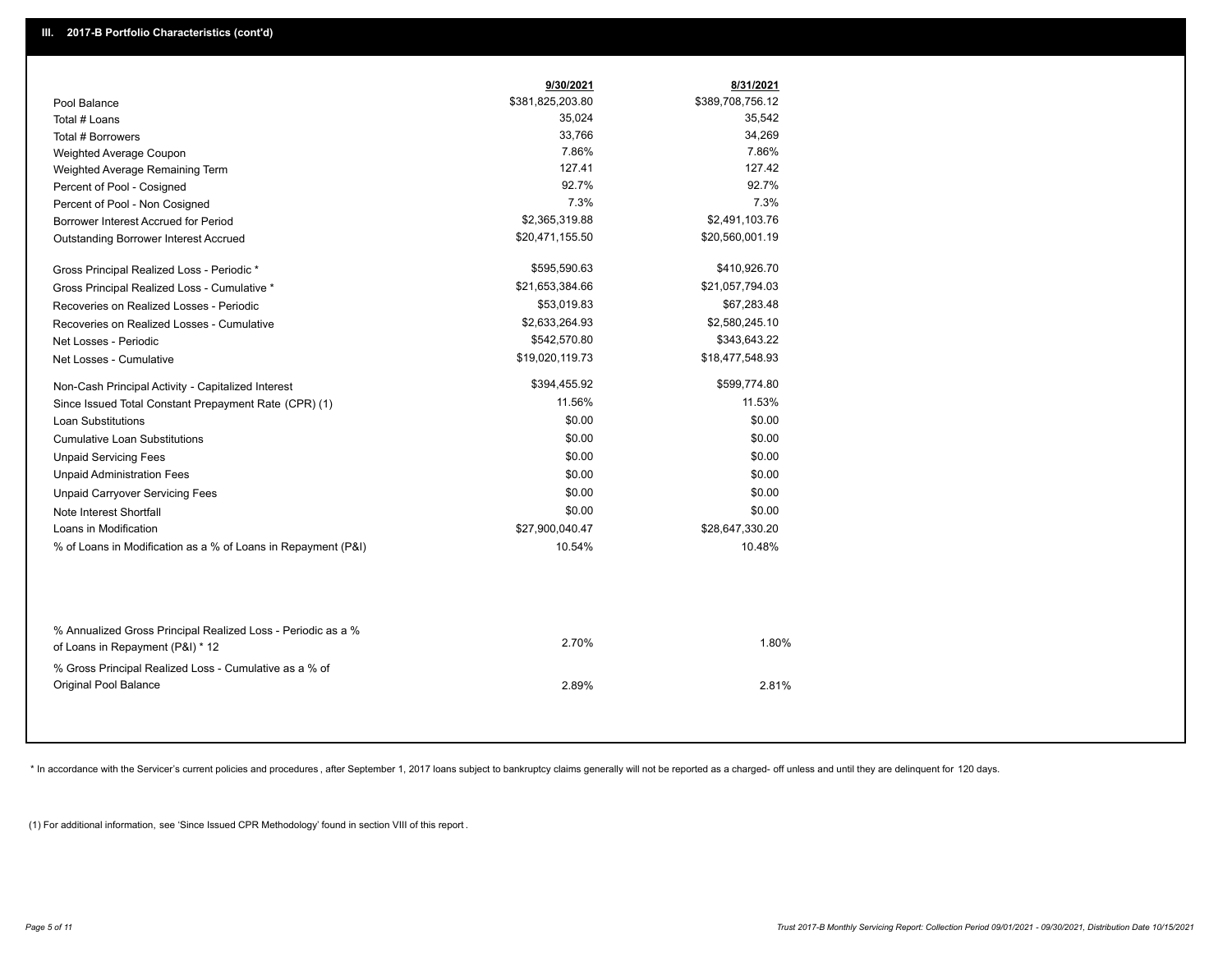#### **Loan Program**  A

|                                    | Weighted<br>Average | # LOANS | <b>\$ AMOUNT</b> | $%$ *    |
|------------------------------------|---------------------|---------|------------------|----------|
| - Smart Option Interest-Only Loans | 6.84%               | 7,580   | \$57,580,085.01  | 15.080%  |
| - Smart Option Fixed Pay Loans     | 7.84%               | 8,504   | \$112,923,782.05 | 29.575%  |
| - Smart Option Deferred Loans      | 8.16%               | 18.940  | \$211,321,336.74 | 55.345%  |
| - Other Loan Programs              | $0.00\%$            |         | \$0.00           | 0.000%   |
| <b>Total</b>                       | 7.86%               | 35,024  | \$381,825,203.80 | 100.000% |

\* Percentages may not total 100% due to rounding

B

C

**Index Type**

|                       | Weighted<br>Average | # LOANS | <b>\$ AMOUNT</b> | $%$ *     |
|-----------------------|---------------------|---------|------------------|-----------|
| - Fixed Rate Loans    | 8.17%               | 7,592   | \$94,084,957.10  | 24.641%   |
| - LIBOR Indexed Loans | 7.76%               | 27,432  | \$287,740,246.70 | 75.359%   |
| - Other Index Rates   | $0.00\%$            |         | \$0.00           | $0.000\%$ |
| <b>Total</b>          | 7.86%               | 35,024  | \$381,825,203.80 | 100.000%  |

\* Percentages may not total 100% due to rounding

# **Weighted Average Recent FICO**

| # LOANS | <b>\$ AMOUNT</b> | $%$ *    |
|---------|------------------|----------|
| 2,021   | \$23,372,907.76  | 6.121%   |
| 2,117   | \$22,782,280.24  | 5.967%   |
| 3,603   | \$41,081,019.34  | 10.759%  |
| 7,312   | \$83,158,821.13  | 21.779%  |
| 19,971  | \$211,430,175.33 | 55.374%  |
| 0       | \$0.00           | 0.000%   |
| 35,024  | \$381,825,203.80 | 100.000% |
|         |                  |          |
|         |                  |          |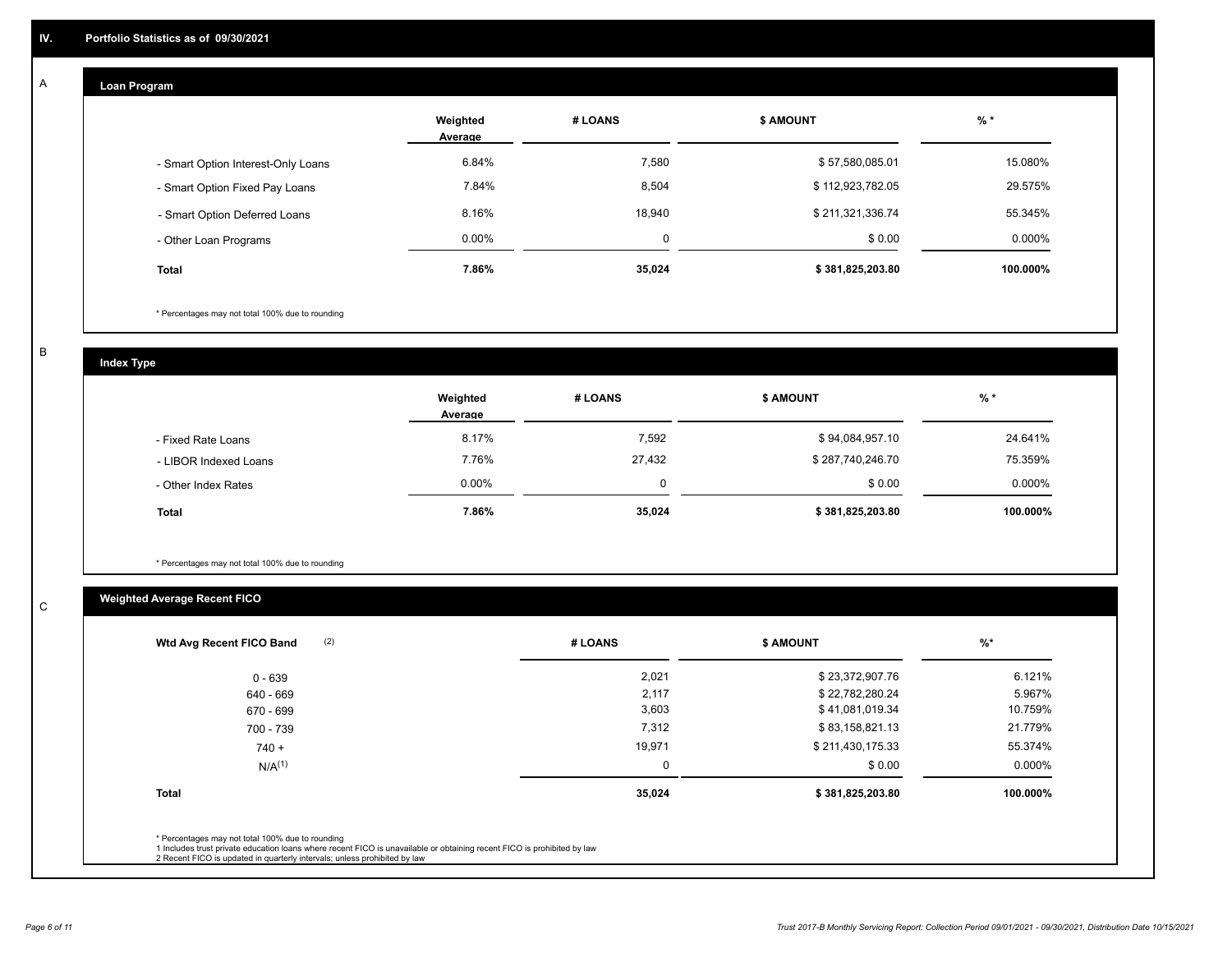| Α. | <b>Reserve Account</b>                                        |                                                                                      |                  |  |
|----|---------------------------------------------------------------|--------------------------------------------------------------------------------------|------------------|--|
|    | Specified Reserve Account Balance                             |                                                                                      | \$1,891,480.00   |  |
|    | Actual Reserve Account Balance                                |                                                                                      | \$1,891,480.00   |  |
| В. | <b>Principal Distribution Amount</b>                          |                                                                                      |                  |  |
|    | Class A Notes Outstanding<br>i.                               |                                                                                      | \$222,796,129.28 |  |
|    | Pool Balance<br>ii.                                           |                                                                                      | \$381,825,203.80 |  |
|    | First Priority Principal Distribution Amount (i - ii)<br>iii. |                                                                                      | \$0.00           |  |
|    | Class A and B Notes Outstanding<br>iv.                        |                                                                                      | \$272,796,129.28 |  |
|    | First Priority Principal Distribution Amount<br>۷.            |                                                                                      | \$0.00           |  |
|    | Pool Balance<br>vi.                                           |                                                                                      | \$381,825,203.80 |  |
|    | Specified Overcollateralization Amount<br>vii.                |                                                                                      | \$114,547,561.14 |  |
|    | viii.                                                         | Regular Principal Distribution Amount (if (iv > 0, (iv - v) - (vi - vii))            | \$5,518,486.62   |  |
|    | Pool Balance<br>ix.                                           |                                                                                      | \$381,825,203.80 |  |
|    | 10% of Initial Pool Balance<br>х.                             |                                                                                      | \$74,820,443.74  |  |
|    | First Priority Principal Distribution Amount<br>xi.           |                                                                                      | \$0.00           |  |
|    | Regular Principal Distribution Amount<br>xii.                 |                                                                                      | \$5,518,486.62   |  |
|    |                                                               | Available Funds (after payment of waterfall items A through I)                       | \$3,439,708.51   |  |
|    | xiii.                                                         |                                                                                      |                  |  |
|    |                                                               | xiv. Additional Principal Distribution Amount (if(vi <= x,min(xiii, vi - xi - xii))) | \$0.00           |  |
| C. | R-2 Certificate                                               |                                                                                      |                  |  |
|    | <b>Previous Notional Balance</b>                              |                                                                                      | \$45,942,940.00  |  |
|    | Shortfall of Principal                                        |                                                                                      | \$0.00           |  |
|    | Shortfall of Interest                                         |                                                                                      | \$0.00           |  |
|    | <b>Current Notional Balance</b>                               |                                                                                      | \$45,942,940.00  |  |
|    | Excess Distribution Allocated (1)                             |                                                                                      | \$962,757.22     |  |
| D. | R-3 Certificate                                               |                                                                                      |                  |  |
|    | <b>Previous Notional Balance</b>                              |                                                                                      | \$16,771,801.97  |  |
|    | Remaining Principal Collections (2)                           |                                                                                      | \$0.00           |  |
|    | <b>Current Notional Balance</b>                               |                                                                                      | \$16,176,211.34  |  |

amount will be zero<br>2. Payments will be made after the principal balance of each class of notes has been reduced to zero and the pool balance is less than or equal to the principal balance of the R-3 **Certificate**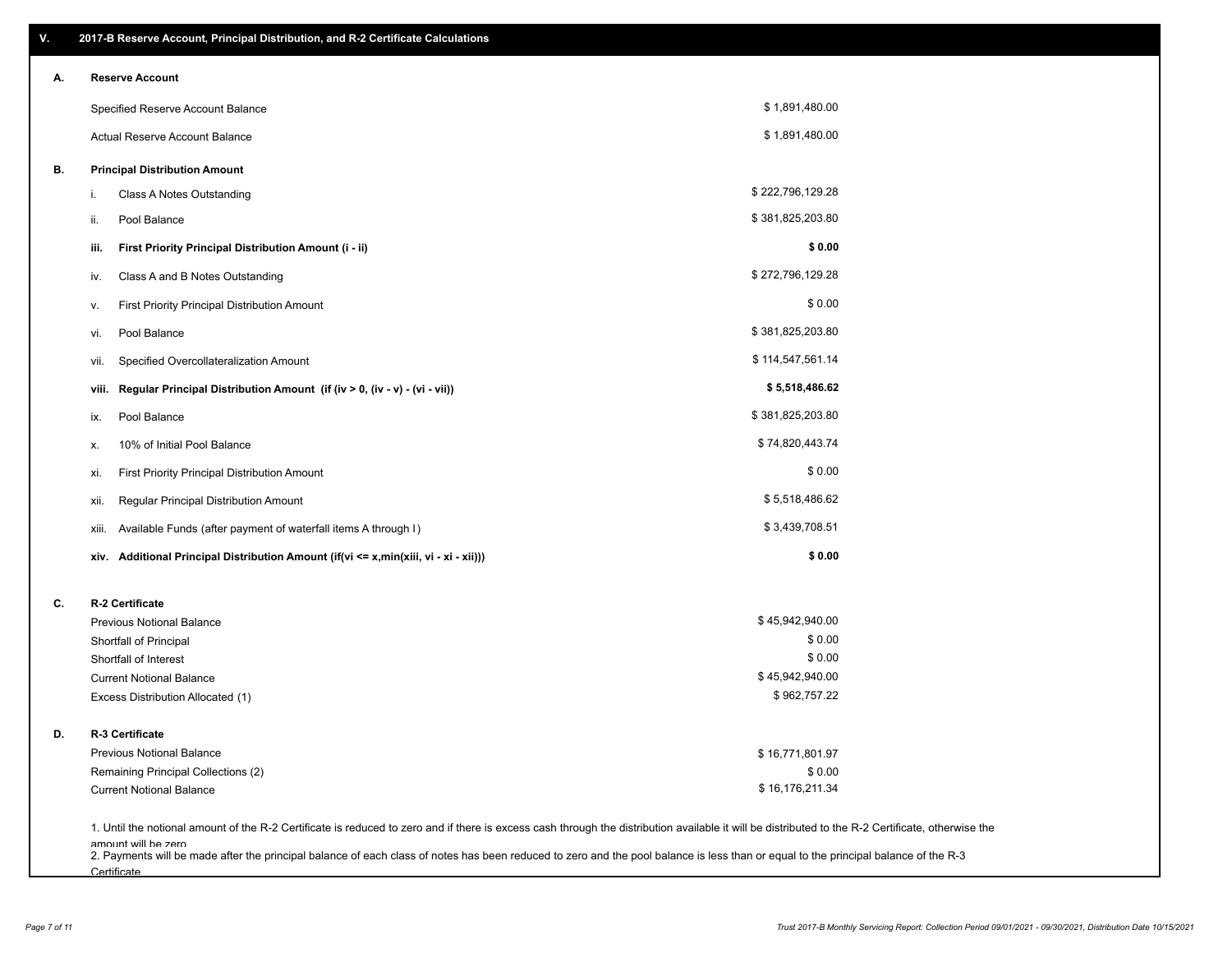|                                                         | Paid           | <b>Funds Balance</b> |
|---------------------------------------------------------|----------------|----------------------|
| <b>Total Available Funds</b>                            |                | \$9,762,704.58       |
| <b>Trustee Fees</b><br>A                                | \$0.00         | \$9,762,704.58       |
| В<br><b>Servicing Fees</b>                              | \$248,376.63   | \$9,514,327.95       |
| C<br>i. Administration Fees                             | \$8,333.00     | \$9,505,994.95       |
| ii. Unreimbursed Administrator Advances plus any Unpaid | \$91.00        | \$9,505,903.95       |
| Class A Noteholders Interest Distribution Amount<br>D   | \$401,875.49   | \$9,104,028.46       |
| Е<br>First Priority Principal Payment                   | \$0.00         | \$9,104,028.46       |
| F.<br>Class B Noteholders Interest Distribution Amount  | \$145,833.33   | \$8,958,195.13       |
| G<br><b>Reinstatement Reserve Account</b>               | \$0.00         | \$8,958,195.13       |
| H<br>Regular Principal Distribution                     | \$5,518,486.62 | \$3,439,708.51       |
| <b>Carryover Servicing Fees</b>                         | \$0.00         | \$3,439,708.51       |
| Additional Principal Distribution Amount<br>J           | \$0.00         | \$3,439,708.51       |
| Κ<br>Unpaid Expenses of Trustee                         | \$0.00         | \$3,439,708.51       |
| Unpaid Expenses of Administrator<br>L                   | \$0.00         | \$3,439,708.51       |
| M<br>i. Remaining Funds to the R-1 Certificateholder(s) | \$2,476,951.29 | \$962,757.22         |
| ii. Remaining Funds to the R-2 Certificateholder(s)     | \$962,757.22   | \$0.00               |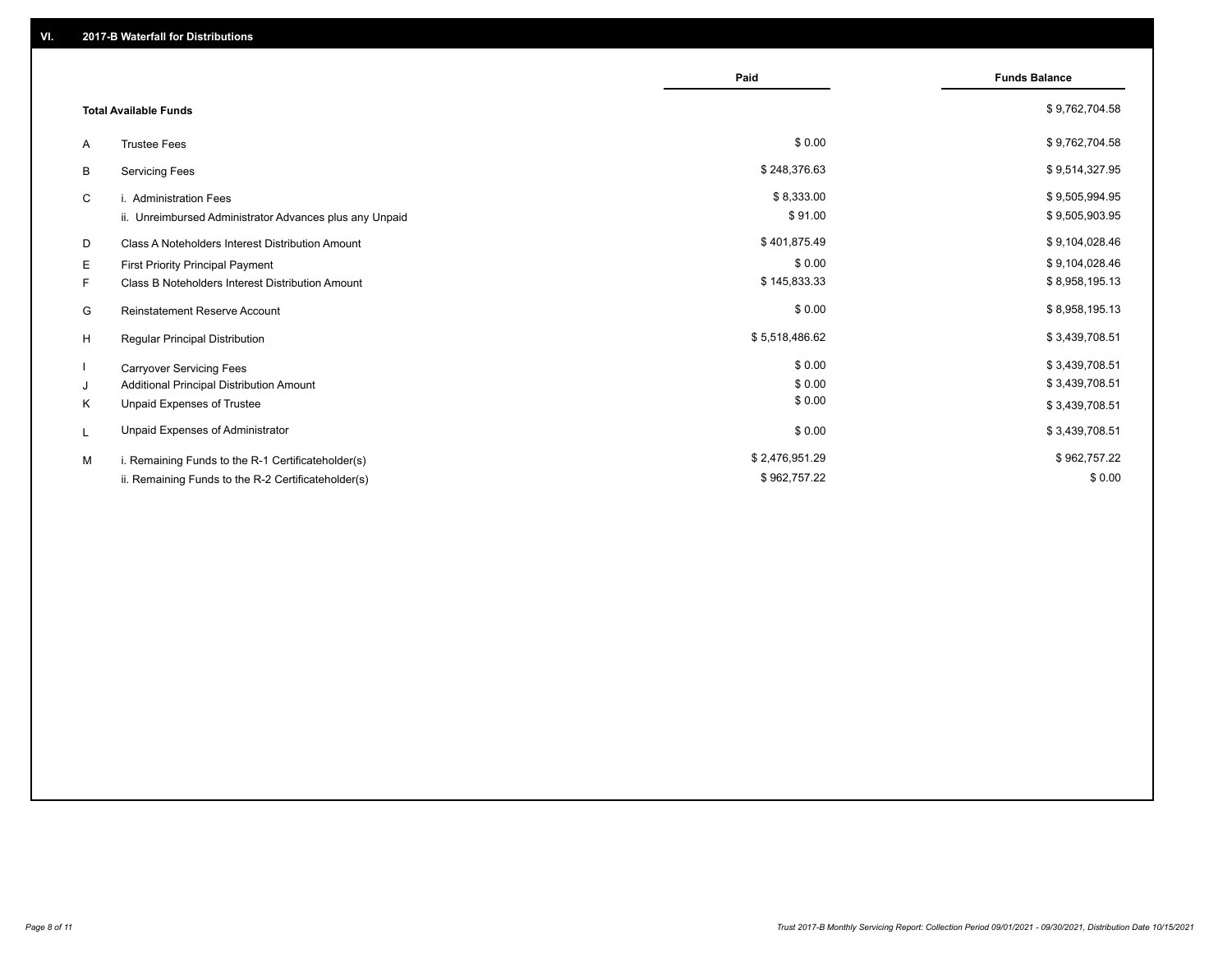| <b>Distribution Amounts</b>                                |                         |                         |                         |
|------------------------------------------------------------|-------------------------|-------------------------|-------------------------|
|                                                            | A <sub>2</sub> A        | A <sub>2</sub> B        | в                       |
| Cusip/Isin                                                 | 83189DAB6               | 83189DAC4               | 83189DAD2               |
| <b>Beginning Balance</b>                                   | \$149,273,406.62        | \$73,522,722.66         | \$50,000,000.00         |
| Index                                                      | <b>FIXED</b>            | <b>LIBOR</b>            | <b>FIXED</b>            |
| Spread/Fixed Rate                                          | 2.82%                   | 0.75%                   | 3.50%                   |
| Record Date (Days Prior to Distribution)                   | 1 NEW YORK BUSINESS DAY | 1 NEW YORK BUSINESS DAY | 1 NEW YORK BUSINESS DAY |
| <b>Accrual Period Begin</b>                                | 9/15/2021               | 9/15/2021               | 9/15/2021               |
| <b>Accrual Period End</b>                                  | 10/15/2021              | 10/15/2021              | 10/15/2021              |
| Daycount Fraction                                          | 0.08333333              | 0.08333333              | 0.08333333              |
| Interest Rate*                                             | 2.82000%                | 0.83375%                | 3.50000%                |
| <b>Accrued Interest Factor</b>                             | 0.002350000             | 0.000694792             | 0.002916667             |
| <b>Current Interest Due</b>                                | \$350,792.51            | \$51,082.98             | \$145,833.33            |
| Interest Shortfall from Prior Period Plus Accrued Interest | $\frac{1}{2}$           | $\frac{1}{2}$           | $\mathcal{S}$ -         |
| <b>Total Interest Due</b>                                  | \$350,792.51            | \$51,082.98             | \$145,833.33            |
| <b>Interest Paid</b>                                       | \$350,792.51            | \$51,082.98             | \$145,833.33            |
| <b>Interest Shortfall</b>                                  | $\mathsf{\$}$ -         | $$ -$                   | $$ -$                   |
| <b>Principal Paid</b>                                      | \$3,697,386.04          | \$1,821,100.58          | $$ -$                   |
| <b>Ending Principal Balance</b>                            | \$145,576,020.58        | \$71,701,622.08         | \$50,000,000.00         |
| Paydown Factor                                             | 0.013796217             | 0.013796217             | 0.000000000             |
| <b>Ending Balance Factor</b>                               | 0.543194107             | 0.543194107             | 1.000000000             |

\* Pay rates for Current Distribution. For the interest rates applicable to the next distribution date, please see https://www.salliemae.com/about/investors/data/SMBabrate.txt.

**VII. 2017-B Distributions**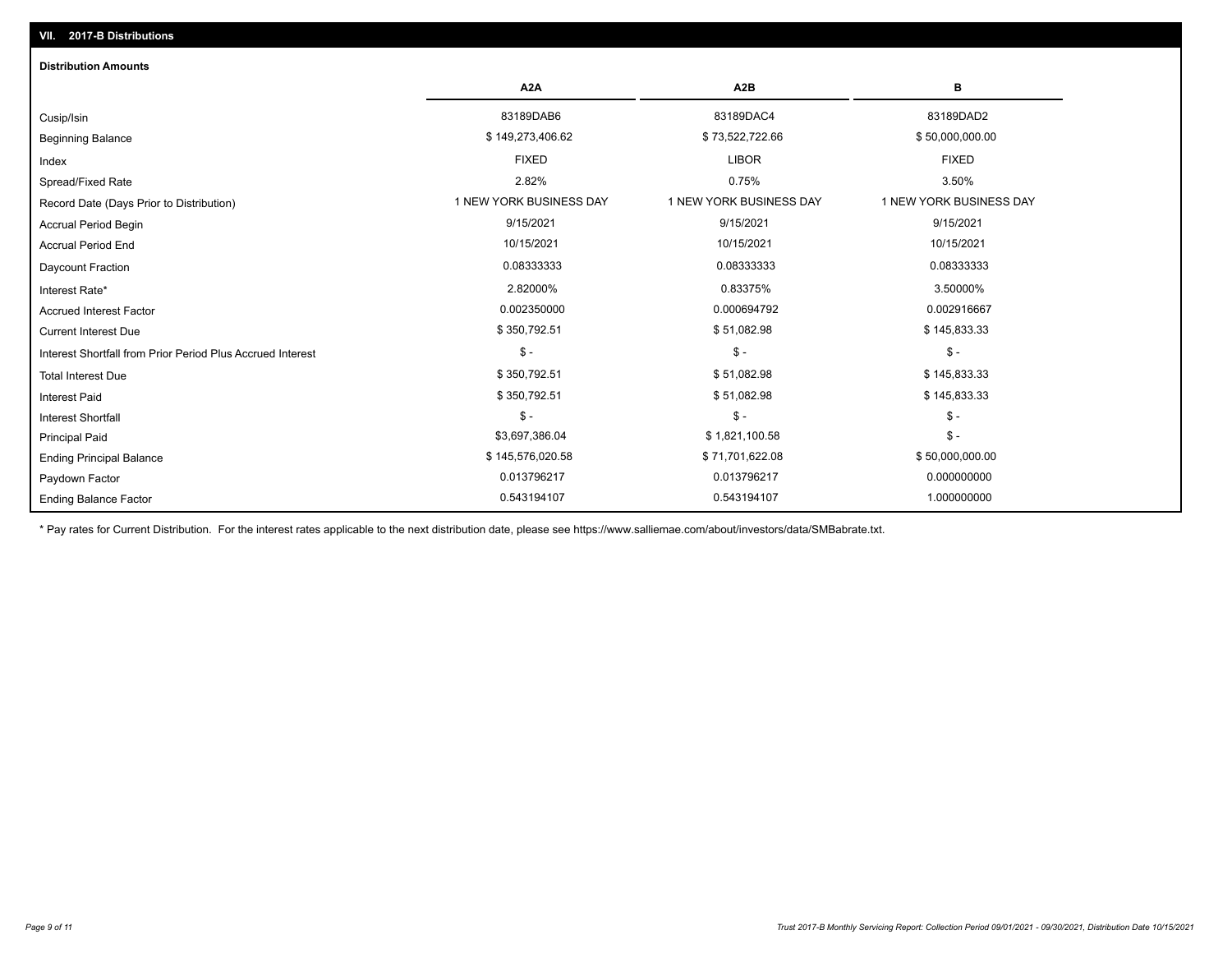### **Since Issued Total CPR**

$$
\text{total cPR} = 1 - \left(\frac{APB}{PPB}\right)^{\left(\frac{12}{MSC}\right)}
$$

APB = Actual period-end Pool Balance PPB = Projected period-end Pool Balance assuming no prepayments and no defaults Pool Balance = Sum(Principal Balance + Interest Accrued to Capitalize Balance) MSC = Months Since Cut-Off

I J Ι

#### **Since-Issued Total Constant Prepayment Rate (CPR)**

Since-Issued Total CPR measures prepayments, both voluntary and involuntary, for a trust student loan pool over the life of a transaction. For each trust distribution, the actual month-end pool balance is compared against a month-end pool balance originally projected at issuance assuming no prepayments and defaults. For purposes of Since- Issued Total CPR calculations, projected period end pool balance assumes in-school status loans have up to a six month grace period before moving to repayment, grace status loans remain in grace status until their status end date and then to move to full principal and interest repayment, loans subject to interim interest or fixed payments during their in-school and grace period continue paying interim interest or fixed payments until full